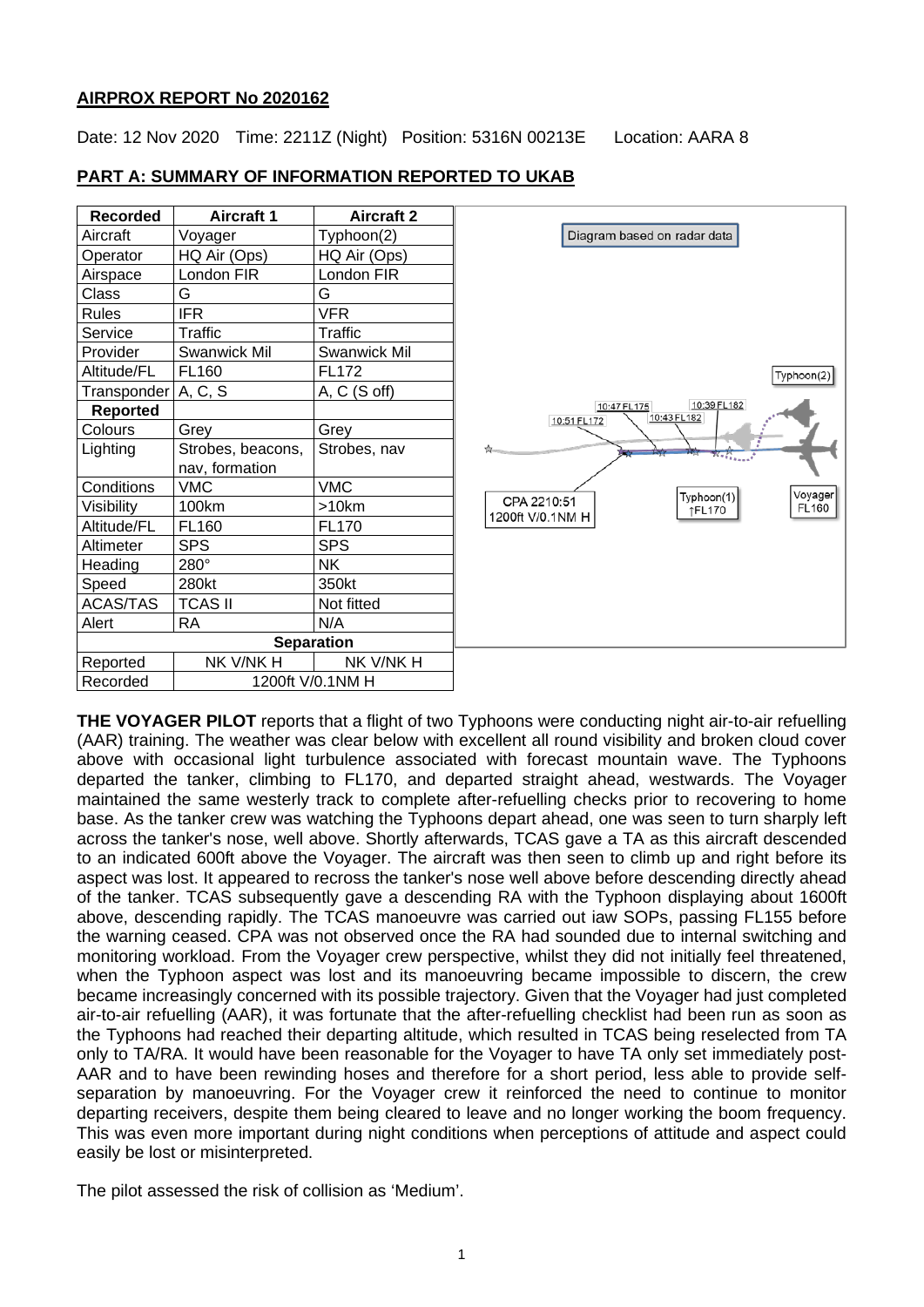**THE TYPHOON FORMATION LEADER PILOT** reports leading a formation pair of Typhoons, tasked to conduct a night AAR training sortie. This was the student's first sortie to the tanker at night. After successful completion of AAR at FL160, the pair departed the tanker at 300kt and climbed to FL170 on the tanker track. The formation leader directed the number 2 to take up radar trail and subsequently set 350kt to build separation between the 2 aircraft. Whilst attempting to gain a radar lock, the number 2 pilot inadvertently accelerated to 393kt, whilst keeping the lead aircraft in the head-up display (HUD) field of view. Separation between the 2 aircraft reduced to 192ft with 40kt of closing velocity. Having identified the potential confliction, the number 2 pilot initiated an overshoot to the left whilst also commencing a descent. The formation leader was not aware of the rate of closure or [separation] prior to the overshoot. On actioning the overshoot, the number 2 pilot called "2 breaking left" which the leader asked him to repeat. Aware of the proximity of the tanker, the lead pilot called "Do not descend" to the number 2 pilot, shortly followed by a call to climb immediately back to FL170. The number 2 pilot descended to 300ft above the tanker altitude before initiating a climb to FL185 and gaining radar contact on the lead aircraft. On review, task saturation was a factor in this incident and highlighted the requirement to ensure safe deconfliction is prioritised over sensor management.

The pilot assessed the risk of collision as 'Low'.

**THE SWANWICK MIL CONTROLLER** reports having the Voyager on frequency, operating in AARA 8 in the Block from FL140 to FL170 with the Typhoon pair conducting AAR. The Typhoon pair were prenoted for general handling in East Anglia following AAR and had been instructed to climb to 1000ft above the Voyager on completion. The Typhoon pair checked in on the frequency at about 2208Z, climbing to FL170. A squawk was allocated, the formation identified and placed under a Traffic Service, with a clearance for 'own navigation' for the East Anglia MTA. The Typhoon lead ran ahead of the Voyager on a similar heading, with a second squawk appearing slightly behind the leader, believed to be the number 2. At about 2210Z, the Voyager pilot stated that they were responding to a TCAS RA, which was acknowledged, and the controller awaited a call that the situation was resolved. Shortly after this, the number 2 Typhoon pilot came on frequency to say that he had 'become slightly disorientated, overshot, did not descend below 163, now climbing back to 170'. The Voyager pilot then requested a climb back to FL160, which was approved as soon as it became apparent that both Typhoon squawks indicated FL170.

**THE SWANWICK MIL SUPERVISOR** reports that they had just taken over as ATCO I/C and was also the controller in question when the incident occurred.

# **Factual Background**

The Airprox occurred at medium-level over the sea off the Norfolk coast. Local airfield weather reports were not considered to be pertinent.

#### **Analysis and Investigation**

#### **Military ATM**

The reported Airprox occurred at a point where the controller could not have provided a barrier to MAC and therefore an analysis of Military ATM is not germane.

# **UKAB Secretariat**

The Voyager and Typhoon pilots shared an equal responsibility for collision avoidance and not to operate in such proximity to other aircraft as to create a collision hazard<sup>[1](#page-1-0)</sup>.

# **Occurrence Safety Investigation**

The RAF Coningsby Occurrence Safety Investigation (OSI) found that the Typhoon number 2 pilot had mishandled his aircraft such that he closed to below the minimum safe separation range for

<span id="page-1-0"></span><sup>1</sup> MAA RA 2307 paragraphs 1 and 2.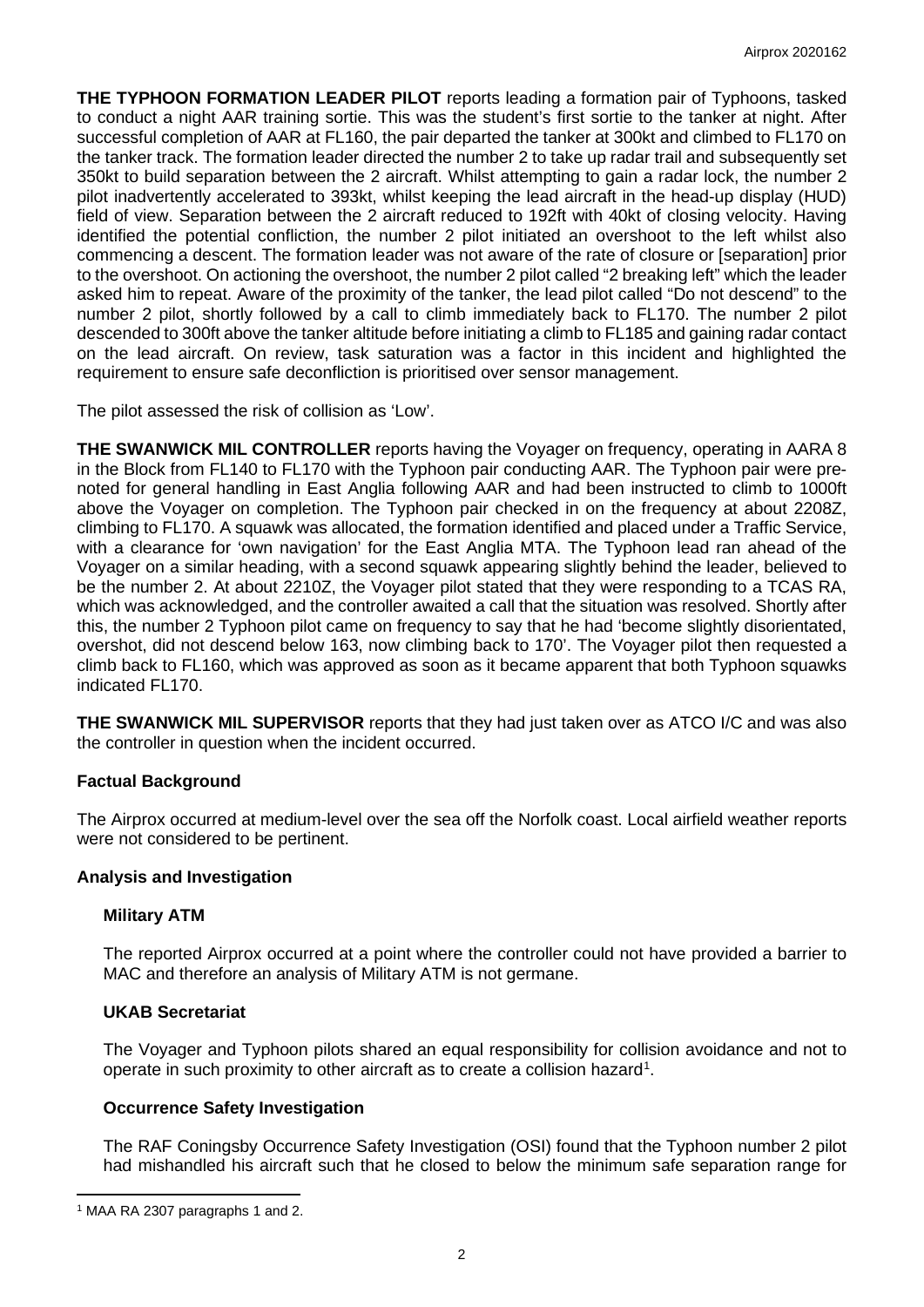Radar Trail and that he could not gain a Radar Lock and therefore should not have continued the exercise. This was the first unplanned, unexpected and genuine emergency overshoot for the Typhoon number 2 pilot at night. The subsequent manoeuvres, while ensuring safe separation initially, posed a potential hazard to the [Voyager]. A positive intervention from [Typhoon lead pilot] ordering [Typhoon number 2 pilot] not to descend, mitigated the risk. However, in his eagerness to avoid the [Voyager's] Flight Level, [Typhoon number 2 pilot] pitched his aircraft upward such that he ballooned through his leader's level to FL 185. His subsequent positive manoeuvre to recover to FL 170, following his radar contact with [the lead Typhoon], caused [Typhoon number 2 pilot] to achieve a rate of descent to FL 170 that triggered the TCAS Warning for [the Voyager]. [Typhoon number 2 pilot] levelled out at FL170.

The Occurrence Review Group (ORG) considered 2 separate events – the [loss of safe separation] between [the 2 Typhoons] whilst departing the tanker and the reported Airprox (TCAS RA) between [Typhoon number 2] and the Voyager. The risk of MAC in the second incident was considered as LOW (given the lateral and vertical displacement of both ac and the SA of the Voyager crew) and a result of the initial, more serious, [loss of safe separation] during the attempted trail manoeuvre. The ORG considered the first event to be the cause of the second and, thus, much of the discussion and the recommendations pertained to [that] event. The ORG agreed with the OSI that the [Typhoon number 2 pilot] had mishandled his ac such that the initial [loss of safe separation] occurred and that his lack of SA had led to the second. However, the ORG noted that, given the pilot's llack ofl experience, his lack of capacity (which contributed to his degradation of SA and subsequent poor prioritisation) was understandable. This was, essentially, a training incident which should attract no personal accountability, hence no requirement for FAIR Tool discussion; rather, the training system which had been developed to allow ab-initio pilots the opportunities to develop their airmanship & mental capacity (and which has hitherto proved effective) had not been fully successful in this case. Of note, however, was the fact that the AAR portion of the sortie, including the Join, AAR and subsequent formation prior to departure, was entirely successful. The ORG agreed, however, that the AAR portion of the sortie may have had a detrimental effect on the pilot's capacity. It was, therefore, entirely correct to task the OCU with reviewing the scheduling of AAR for student pilots. That review, plus the potential implementation of a 'safety call' (for all RAF Typhoon Sqns) should have a positive effect on capacity and SA-building.

Finally, the ORG considered the overall flying experience of the pilot being asked to carry out complex training at night. The ORG noted that all training syllabi (including course input standards) were robustly assured through 1st, 2nd and 3rd party organisations; this fact, coupled with the information that this was the first incident of its kind and that similarly experienced ab-initio students had successfully completed these events on the same serial, led the ORG to the conclusion that no further recommendations were necessary as this report would inform the next, routine syllabus review.

# **Comments**

# **HQ Air Command**

This Airprox was subject to an Occurrence Safety Investigation which made four recommendations to help mitigate reoccurrence. Air-to-air refuelling (AAR) forms a vital part of training and for ab-initio students, who's first exposure will be on the Operational Conversion Unit (OCU), it is extremely demanding. Coupled with the added complexities of night flying, it is understandable that events transpired so quickly, given the pilot's limited experience and reduced capacity. In this situation, the [Typhoon number 2 pilot] went 'heads in' and became fixated on the radar screen, denying the ability to correctly assimilate all the threats that were in the peripheral. The unnoticed overtake resulted in a Loss of Safe Separation (LoSS) with [the lead Typhoon], forcing a breakout situation and a descent towards the Voyager. Due to the careful monitoring and SA of [the lead Typhoon] (the instructor), the student arrested their rate of descent. The Coningsby DDH states: 'I also publicly recognise the swift actions and superb awareness of the Instructor; without whose intervention the second LoSS could have been significantly more dangerous.' The crew of the Voyager are also to be commended for their actions and close monitoring of the departing aircraft.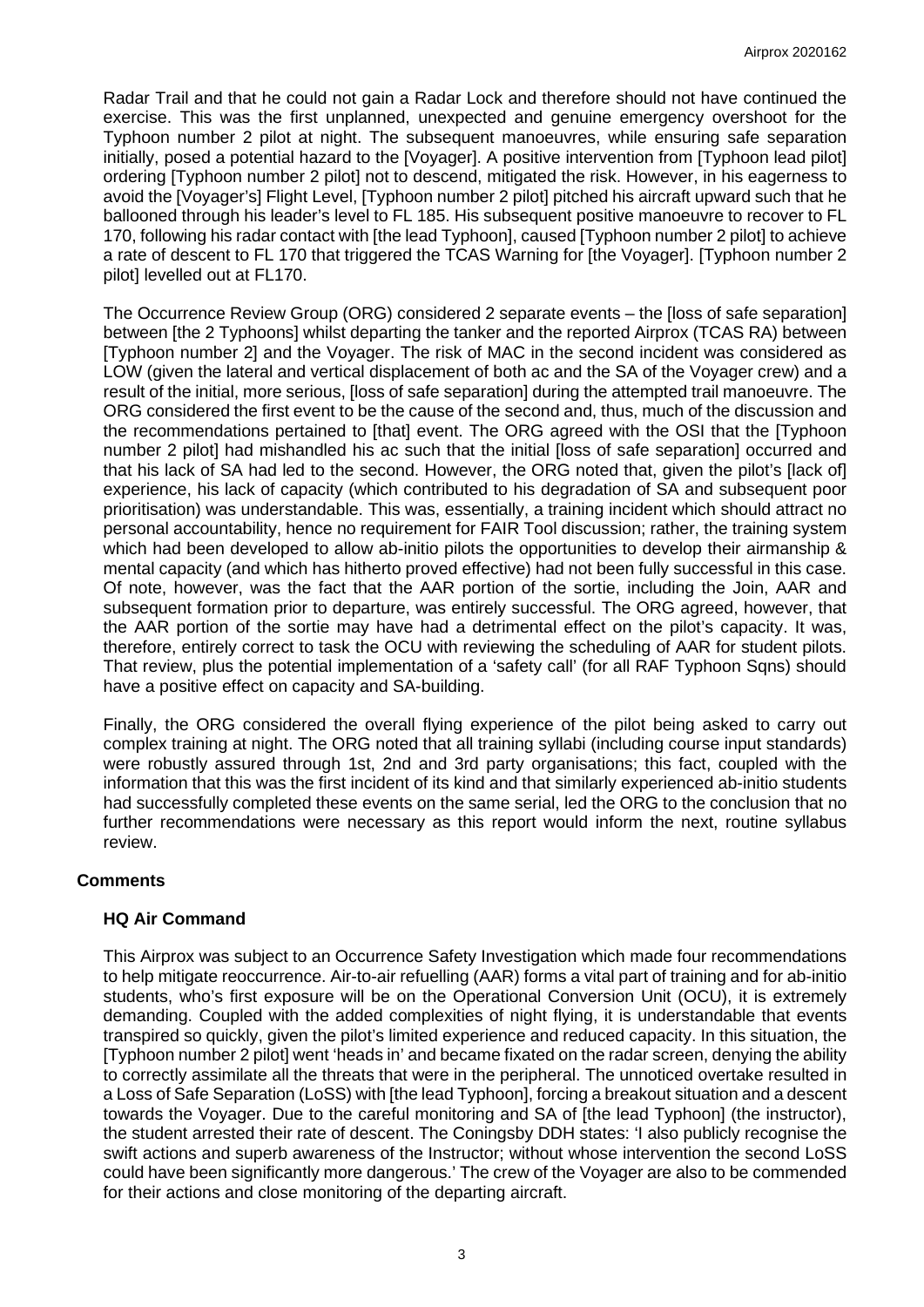As a result of the recommendations, night AAR will only be conducted once a student pilot has completed all the OCU day AAR sorties to ensure currency and competency with the task. Night sorties will take place later in the course to help build experience and capacity and time to consolidate day AAR before completing night AAR. The night emergencies and procedures simulator sorties are to include tanker join / depart / overshoot procedures and will be completed within 7 days prior to night AAR, allowing the student to practise and consolidate their learning before the 'live' airborne sortie. With the risk of task fixation during a radar trail, the Typhoon Force are considering the introduction of a 'target parameters' check call (Target Height/Heading/Speed/Range) at a designated separation range, which would allow the lead/target aircraft both to monitor and to manage formation safety.

Although unfortunate, this Airprox has identified some important lessons, which the Typhoon Force have embraced by implementing the recommendations from the investigation. The distances involved between the [Voyager] and [Typhoon number 2] may have been large, but the risks within it should not be underestimated.

### **Summary**

An Airprox was reported when a Voyager and a Typhoon flew into proximity in AARA 8 at 2211Z (night) on Thursday 12<sup>th</sup> November 2020. Both pilots were operating in VMC in receipt of a Traffic Service from Swanwick Mil, the Voyager pilot under IFR and the Typhoon pilots under VFR.

### **PART B: SUMMARY OF THE BOARD'S DISCUSSIONS**

Information available consisted of reports from both pilots, radar photographs/video recordings, reports from the air traffic controllers involved and reports from the appropriate operating authorities. Relevant contributory factors mentioned during the Board's discussions are highlighted within the text in bold, with the numbers referring to the Contributory Factors table displayed in Part C.

Due to the exceptional circumstances presented by the coronavirus pandemic, this incident was assessed as part of a 'virtual' UK Airprox Board meeting where members provided a combination of written contributions and dial-in/VTC comments.

Board members were first briefed by a military pilot member that the Coningsby OSI had addressed the concerns raised by the investigation and had made recommendations that would help mitigate an occurrence such as this in the future. Of note, night flying and night AAR training had been examined and recommendations made to ensure that ab initio students receive a sufficiently high level of night training before undertaking night AAR.

Turning to the Airprox, members commented that the circumstances for the Airprox had been created by the Typhoon(2) pilot's handling of the radar trail departure, the break-out when they detected that they had closed on the lead Typhoon, the subsequent climb away from the Voyager's level and then descent back to FL170. The geometry of the incident was such that the Typhoon(2) pilot's descent back to FL170 had taken place overhead the Voyager, which triggered a TCAS RA (**CF4**) in the Voyager cockpit. To that extent, the Typhoon(2) pilot had not conducted the trail departure iaw SOPs (**CF1**) and it had not been executed correctly (**CF2**). The Typhoon(2) pilot's realisation that they had moved to a position abeam the lead Typhoon had resulted in their break-out manoeuvre and subsequent deviation from the cleared altitude of FL170 (**CF3**). The Board discussed whether a Swanwick Mil controller could have influenced events but agreed that this would not have been possible given that the Typhoon formation had only just transferred to their own Traffic Service and were in any case in proximity with the Voyager, having just commenced their departure. Radar replay also showed that the Typhoon(2) manoeuvres could not have been detected in a timely manner and therefore that the controller had no SA concerning its deviation from SOP. Members also noted that the intra-Typhoon proximity appeared to involve a significantly higher degree of risk than the reported Airprox and wondered why this had not been reported as an Airprox in its own right. A military pilot member briefed the Board that intraformation events such as this were analysed during the formation de-brief, safety lessons were identified and action taken if required. Generally, reporting of such events as an Airprox did not provide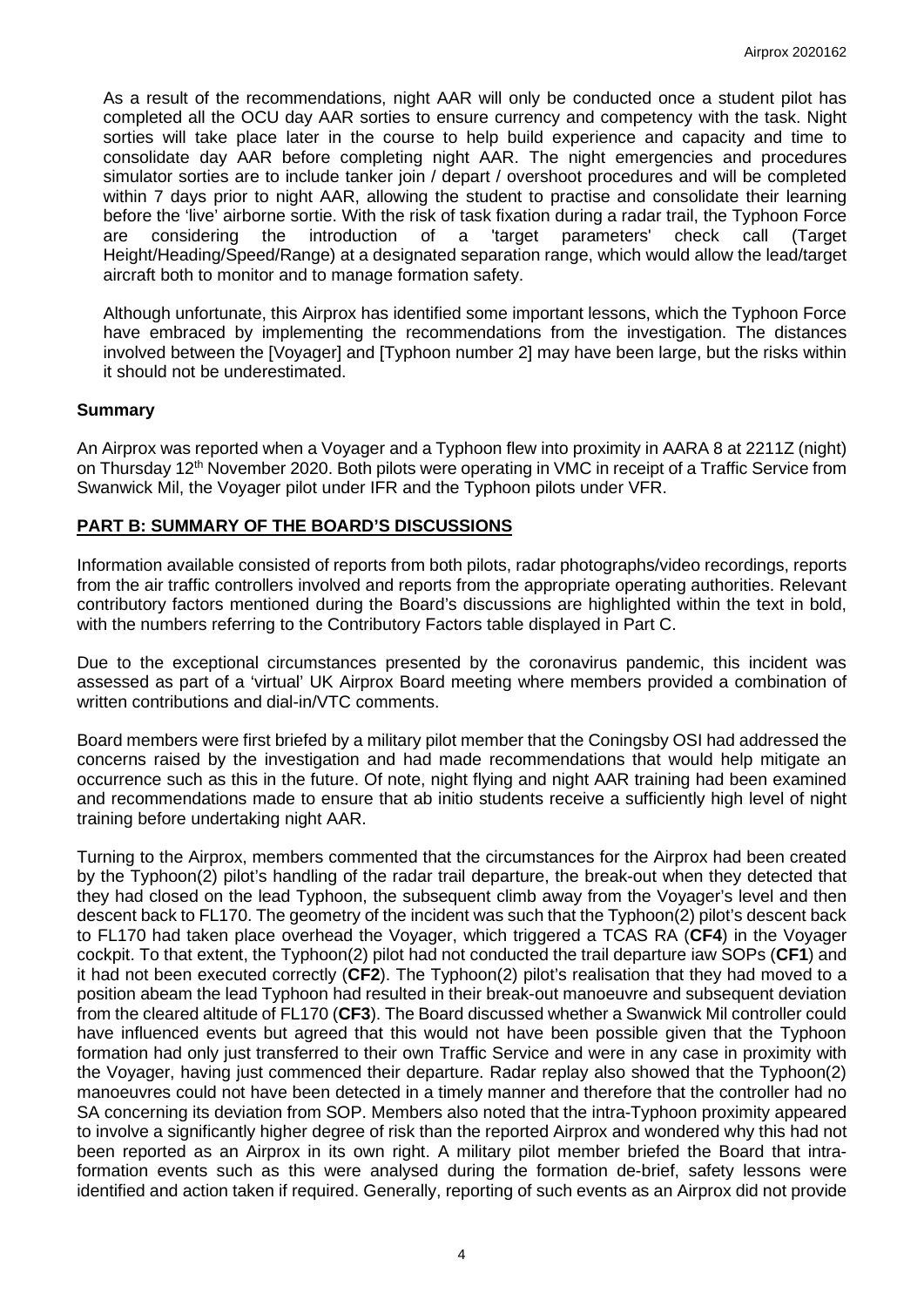a useful additional safety process but this did not prevent a service pilot filing an Airprox if they felt it warranted. Turning to the risk, members agreed that although the Voyager crew had received and correctly actioned a TCAS RA, the Typhoon(2) pilot had in any case levelled at FL170, 1000ft above the Voyager's level. As such, the Board felt that although safety had been degraded, there had not been a risk of collision between the descending Typhoon(2) and the Voyager.

# **PART C: ASSESSMENT OF CONTRIBUTORY FACTORS AND RISK**

## Contributory Factors:

|           | 2020162                                              |                                                       |                                                       |  |  |
|-----------|------------------------------------------------------|-------------------------------------------------------|-------------------------------------------------------|--|--|
| <b>CF</b> | <b>Factor</b>                                        | <b>Description</b>                                    | Amplification                                         |  |  |
|           | <b>Flight Elements</b>                               |                                                       |                                                       |  |  |
|           | • Regulations, Processes, Procedures and Compliance  |                                                       |                                                       |  |  |
|           | <b>Human Factors</b>                                 | • Flight Operations Documentation and<br>Publications | Regulations and/or procedures not fully complied with |  |  |
|           | <b>• Tactical Planning and Execution</b>             |                                                       |                                                       |  |  |
|           | <b>Human Factors</b>                                 | • Action Performed Incorrectly                        | Incorrect or ineffective execution                    |  |  |
| 3         | <b>Human Factors</b>                                 | • Flight Level/Altitude Deviation (Level Bust)        |                                                       |  |  |
|           | • Electronic Warning System Operation and Compliance |                                                       |                                                       |  |  |
| 4         | Contextual                                           | • ACAS/TCAS RA                                        |                                                       |  |  |

Degree of Risk: C.

Recommendation: Nil.

#### Safety Barrier Assessment<sup>[2](#page-4-0)</sup>

In assessing the effectiveness of the safety barriers associated with this incident, the Board concluded that the key factors had been that:

#### **Ground Elements:**

**Regulations, Processes, Procedures and Compliance** were assessed as **not used** because the Swanwick Mil controller could not provide mitigation in this barrier.

**Manning and Equipment** were assessed as **not used** because the Swanwick Mil controller could not provide mitigation in this barrier.

**Situational Awareness of the Confliction and Action** were assessed as **not used** because the Swanwick Mil controller could not provide mitigation in this barrier.

#### **Flight Elements:**

**Regulations, Processes, Procedures and Compliance** were assessed as **ineffective** because the Typhoon(2) pilot closed to below the minimum safe separation range for Radar Trail and the ensuing manoeuvres resulted in the Airprox.

**Tactical Planning and Execution** was assessed as **partially effective** because the Typhoon(2) pilot triggered a TCAS RA in the Voyager but nonetheless levelled 1000ft above.

**See and Avoid** were assessed as **not used** because lookout was not a factor in the Airprox.

<span id="page-4-0"></span> $2$  The UK Airprox Board scheme for assessing the Availability, Functionality and Effectiveness of safety barriers can be found on the [UKAB Website.](http://www.airproxboard.org.uk/Learn-more/Airprox-Barrier-Assessment/)